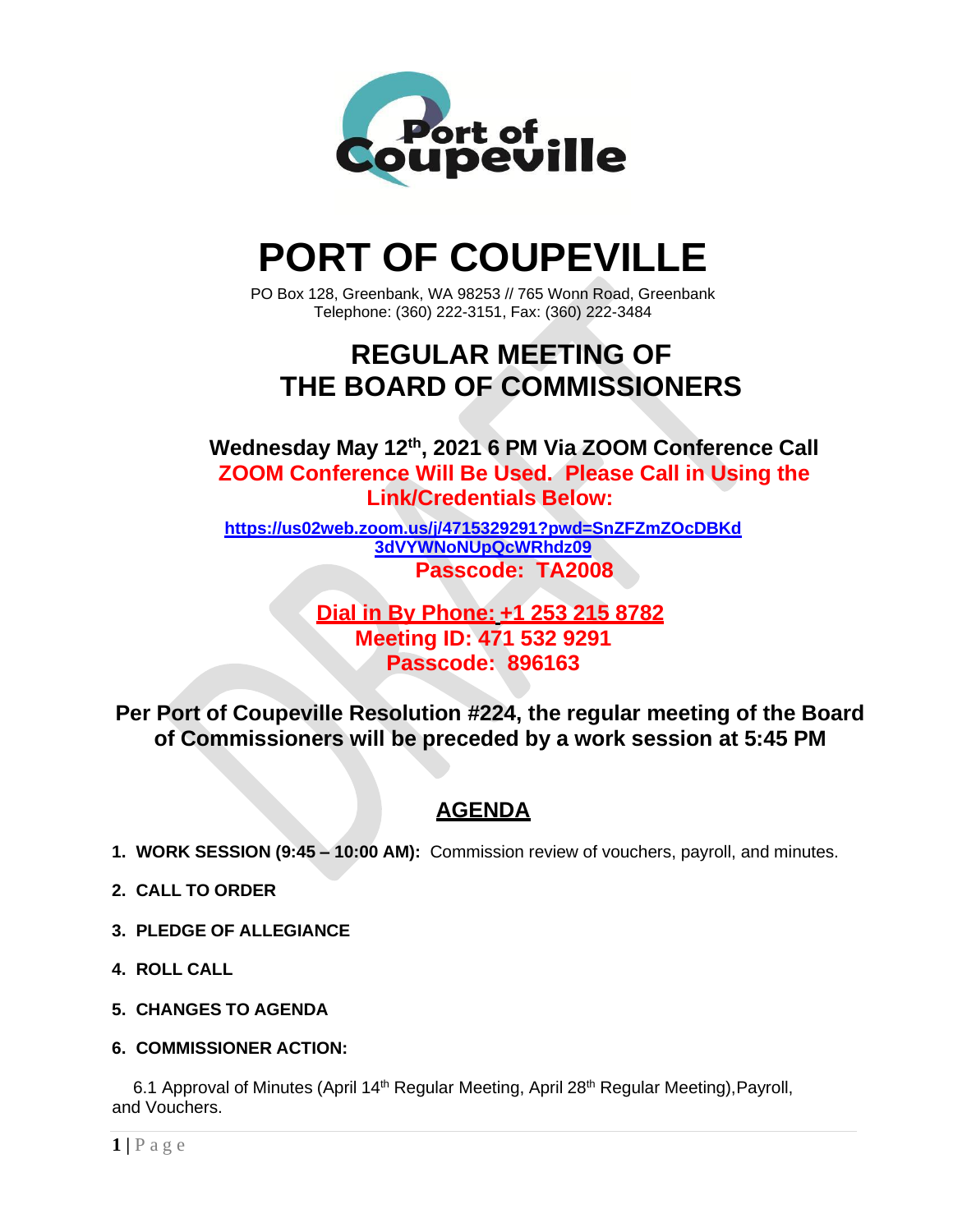*7.* **PUBLIC COMMENT -** *This time is set aside for members of the public to speak to the Board regarding subjects of concern, interest, or items on the Agenda. The Board will take all information under advisement, but generally will not take any action unless it is emergent in nature. To ensure your comments are recorded, please state your name and city of residence. Please limit comments to 5 minutes. If you have any documents to present to the Board, please hand them to the Port Executive Director prior to speaking.*

#### **8. FINANCIAL UPDATE**

8.1 Financial Update

#### **9. EXECUTIVE DIRECTOR REPORT**

#### **10. OLD BUSINESS**

- 10.1 Discussion: Wharf Phase 1 Update Thompson Environmental
- 10.2 Discussion: Wharf Entryway Project Update Vickie Chambers of CHWA

10.3 Discussion: Industrial Development District Update:

- Draft Timeline of Key Accomplishments
- Draft Capital Finance Plan Version 2
- Findings Memorandum Feedback
- Communication Plan Update

10.4 Action: Chmelik, Sitkin, & Davis Scope of Work Approval

#### **11. NEW BUSINESS**

11.1 Introduction: Laptop Comparison Table

#### **12. PUBLIC COMMENT**

#### **13. PRESIDING OFFICER'S REPORT**

#### **14. COMMITTEE REPORTS**

#### **15. EXECUTIVE SESSION**

•To review the performance of a public employee **(RCW 42.30.110)**

#### **16. COMMISSIONER DISCUSSION**

#### **17. ADJOURN**

**Next regular meeting: Wednesday, May 26 th, 2021, 6 PM Via ZOOM Conference CallPlease Call in or Participate Via the Link Below:**

**Join ZOOM via Internet:** <https://us04web.zoom.us/j/4715329291> with **Passcode: TA2008**

#### **Dial in By Phone: +1 669 900 6833 Meeting ID: 471 532 9291 with Passcode: 896163**

 $2 | P \text{ a } g \text{ e}$ **Posted to: Port of Coupeville Web Page -- [www.portofcoupeville.org](http://www.portofcoupeville.org/)**